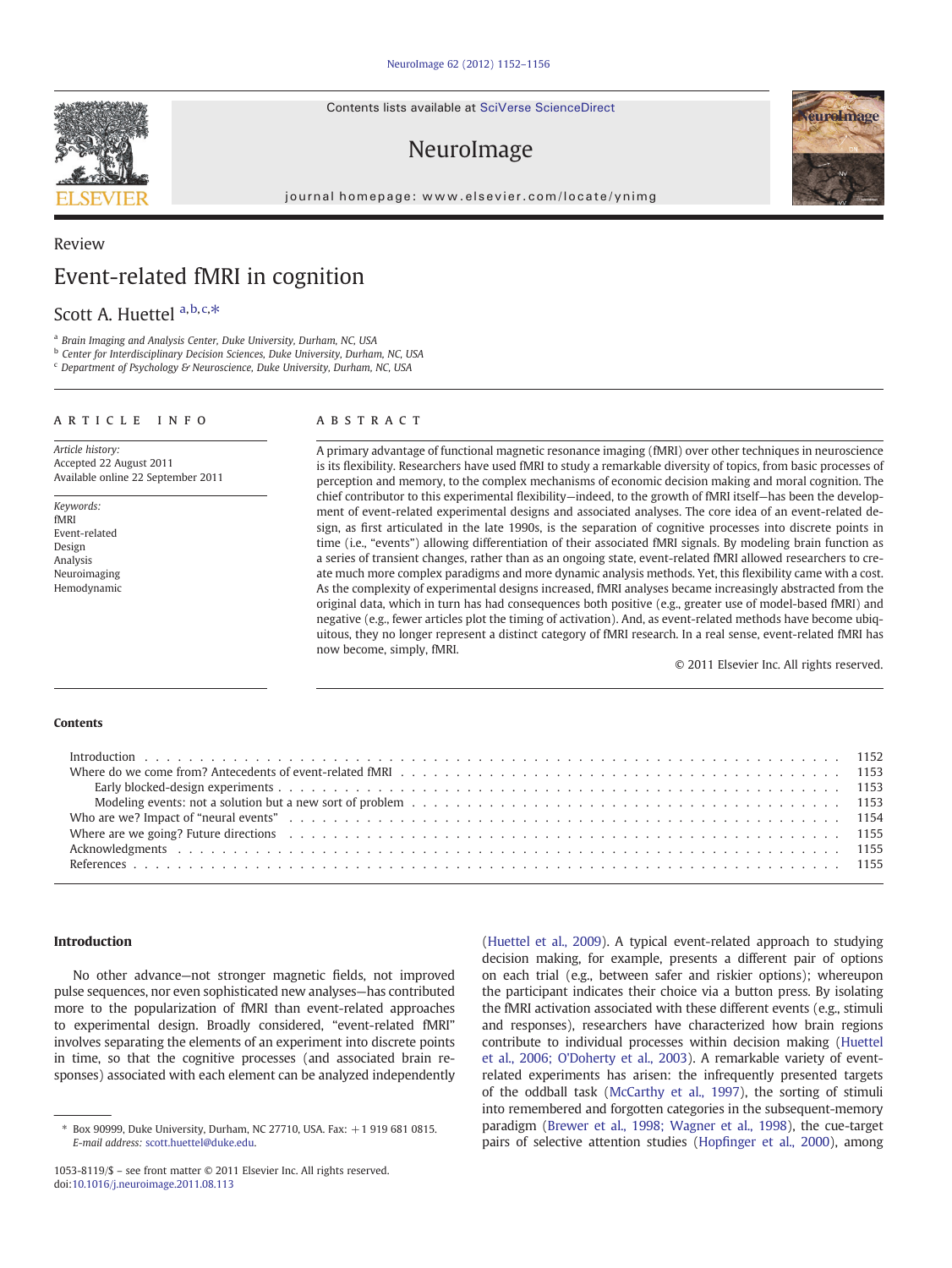many others. Using these and other approaches, researchers gained information about brain function not accessible using older "blocked" designs.

Why was event-related fMRI so influential? In retrospect, it seems an obvious step—and even relatively minor compared to the many technical developments over the first two decades of fMRI. Its effects, however, have been anything but obvious and minor. In a very deep sense, event-related designs have become inextricably intertwined with fMRI itself. To understand why, consider what makes fMRI such a powerful technique within modern neuroscience. The core advantage of fMRI does not come from the nature of its data many other techniques provide more direct measures of brain function—but from the flexibility of its experiments. A wider array of experimental designs has been used with fMRI than with all other neuroscience techniques combined. Conversely, the core challenge of fMRI no longer involves data collection itself, given the straightforwardness of modern scanners. Instead, fMRI remains a challenging technique because of the complexity of the analyses it allows—largely because of event-related designs.

#### Where do we come from? Antecedents of event-related fMRI

When one first encounters fMRI, the complexity of its technology can be overwhelming. The very idea of peering into the working human brain seems magical… save perhaps to the jaded neuroscientist! To be sure, modern MR scanners incorporate a host of advances in hardware design, engineering, and signal processing—all now cloaked within their plastic casings and buried under their polished interfaces. That MR data collection works so transparently reflects one of the triumphs of recent biomedical science. It also has made MR data trivially simple to collect. At our center, like many others, undergraduate students in neuroscience run fMRI experiments as a part of their class exercises. As the students stare at the scanner console much like engineering students in front of their oscilloscopes, they watch a real-time measure of primary motor cortex activation rise and fall with the rhythmic finger tapping of the experimental participant. Yet, the same technique that can be appreciated by naïve students on their first day of class also can bedevil neuroscientists with a decade of experience—especially when they struggle with the many ways to analyze their latest study.

#### Early blocked-design experiments

Experiments conducted during the first few years of fMRI tended to use simple blocked designs. A prototypical design would alternate extended blocks of the experimental task (e.g., tapping the index finger for 30s) with similarly long blocks of a control task (e.g., resting for 30s). As discussed elsewhere in this special issue, the several groups simultaneously implementing fMRI for functional studies [\(Bandettini et al., 1992; Kwong et al., 1992](#page-3-0)) converged on this design because of a confluence of several factors.

First, blocked designs were already prevalent within the main neuroscience techniques of that time. Positron Emission Tomography (PET) measures the radioactive decay of an injected isotope whose density in time provides an estimate of ongoing metabolism throughout the brain. These decay events arise from a stochastic and slow process following each injection, and thus blocked designs were (and remain) necessary. Even electroencephalography (EEG), which tracks ongoing and high-frequency oscillatory activity, was historically used to provide a rough measure of the overall state of the brain during some time period. Second, at the outset of fMRI experimentation, very little was known about its signal-to-noise properties. Researchers anticipated that the endogenous blood-oxygenationlevel-dependent (BOLD) signal would have relatively low amplitude, compared to background noise. Aggregating events into blocks promised to maximize the associated hemodynamic changes, thus providing early researchers with the largest possible signals for measurement (up to 2-5% in early studies of sensory or motor cortices). Third, very little was known about how to analyze fMRI data. No other neuroscience technique provided such a complex fourdimensional dataset. Nor was there a clear model for estimating the underlying neuronal activity from the hemodynamic response it evoked. Comparison of the BOLD signal between two blocks provided a coarse estimate of the overall effect of an experimental manipulation—just as similar subtraction analyses shaped early PET research, and even early psychological research a century before.

Even from the earliest days of fMRI, however, it was clear that its promise could not be fulfilled solely through traditional blocked designs. In the first, striking example of an event-related fMRI study, Blamire and colleagues presented flashing checkerboard stimuli for varying durations, from 1 s to 45 s ([Blamire et al., 1992\)](#page-3-0). When presented at long durations, the stimuli evoked box-car shaped changes in BOLD signal similar to those found in other blocked-design experiments. The short-duration stimuli, in contrast, evoked a punctate BOLD response that was slightly delayed from stimulus presentation, rose to a peak a few seconds thereafter, and then returned to baseline (Fig. 1). This provided an initial example of what would later be known as the event-related "BOLD hemodynamic response"—the fundamental element of modern fMRI analyses. Analogously, the inflow of researchers with backgrounds in electrophysiology brought new methods for event-related analyses. These individuals already analyzed EEG data using the method of event-related potentials (ERPs), which had long been recognized as important markers of neural events associated with attention [\(Woldorff and Hillyard, 1991](#page-4-0)) and cognition [\(Sutton et al., 1965](#page-4-0)): extracting individual events, sorting them according to category, and averaging similar events to improve signal to noise. The time series of BOLD signal changes collected during an experiment had much lower temporal resolution—by about three orders of magnitude!—than that of the ongoing EEG signal. Nevertheless, the same principles of design and analysis could be applied.

#### Modeling events: not a solution but a new sort of problem

Scientific advances occur, the stereotype holds, when someone sees an unexpected solution to an ongoing problem. Event-related fMRI, however, did not solve problems—it introduced them. Consider the simplest sort of slow event-related design, as used in the canonical oddball task [\(Clark et al., 2000; McCarthy et al., 1996](#page-4-0)). Participants monitor a stream of frequently presented stimuli (e.g., squares of varying size and color) for the occurrence of a rare target (e.g., a circle); when that target appears, the participant presses a button as quickly as possible. Early versions of this design separated target



Fig. 1. Hemodynamic responses measured within the first study using an event-related fMRI design. In this very early study, participants viewed simple visual stimuli that flashed for one second and then turned off for a long duration. These short stimuli evoked a detectible increase in the measured fMRI signal, now known as the BOLD hemodynamic response. Data from [Blamire et al. \(1992\)](#page-3-0); figure from [Huettel et al.](#page-4-0) [\(2009\).](#page-4-0)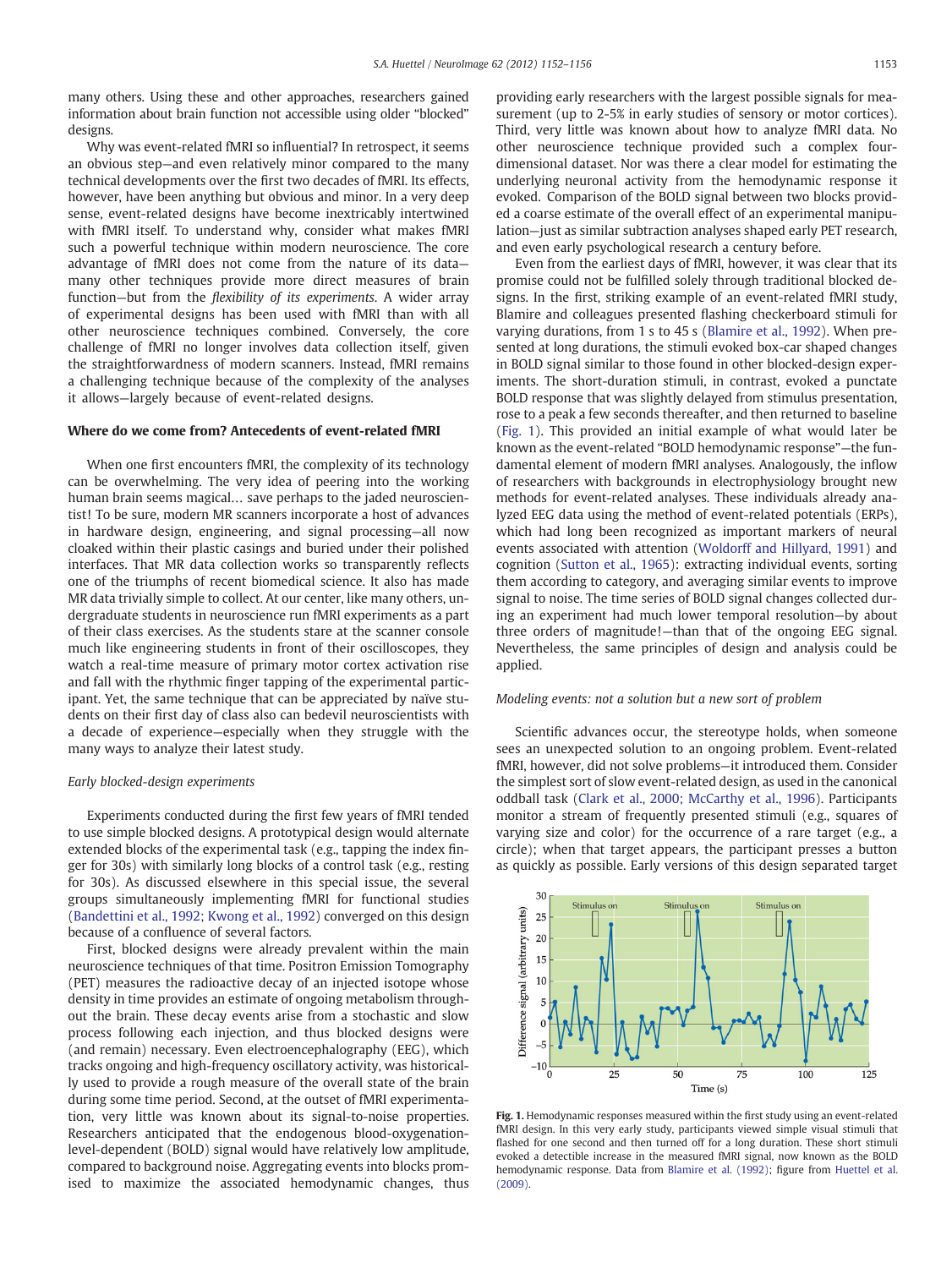events by intervals of 15 seconds or more, which minimized the overlap between the BOLD hemodynamic responses evoked by successive targets and allowed identification of target-related activity in prefrontal cortex [\(Kirino et al., 2000\)](#page-4-0). Yet, the same regions of prefrontal cortex contribute to much more than detection of infrequent targets. As we later showed, activation within prefrontal cortex changes from moment to moment based on the preceding pattern of events ([Huettel et al., 2002](#page-4-0)). To characterize those effects, and many others within the brain, requires a different approach to event-related fMRI.

In a fast event-related design, events occur so rapidly that their hemodynamic responses overlap (i.e., the events are presented within a few seconds of each other). To current researchers, placing events in close temporal proximity may seem obvious—how else could one design fMRI experiments? But, in the early days of fMRI, it was not clear that fast designs were even possible, much less practical. Important foundations were laid by early studies of the linearity of the fMRI hemodynamic response. A seminal study by Boynton and colleagues found that the hemodynamic response followed two key properties of a linear system [\(Boynton et al.,](#page-3-0) [1996\)](#page-3-0). It showed scaling, in that its amplitude increased proportionally to the (presumed) amplitude of the underlying neuronal activity. And, it showed superposition, in that the response to longer duration visual stimuli (e.g., a 24 s stimulus) could be estimated by adding a series of responses from shorter stimuli (e.g., two 12 s stimuli). Work from other groups ([Buckner, 1998; Dale and Buckner, 1997](#page-3-0)) corroborated this basic result: The fMRI hemodynamic responses to multiple stimuli combined in a roughly linear manner. This meant that even complex designs could be analyzed through a simple sort of deconvolution. As shown by Burock and colleagues, the fMRI activation associated with two types of randomly interleaved stimuli (e.g., flashes to either the left or right visual field) could be separated at inter-stimulus intervals of as little as 500 ms—and the detection power even increased the faster the stimuli were presented ([Burock](#page-3-0) [et al., 1998\)](#page-3-0)! For the first time, fMRI designs could be optimized by adjusting the timing of events to maximize experimental power (see article by Liu in this collection).

This simple story—the fMRI hemodynamic response responds to stimuli in a linear manner—itself turned out to be only roughly true. Some deviations from linearity were evident in even the earliest reports ([Boynton et al., 1996; Dale and Buckner, 1997\)](#page-3-0), particularly when the interval between successive stimuli was only 2 or 3 seconds. In a series of studies with Gregory McCarthy and other colleagues ([Huettel and McCarthy, 2000, 2001; Huettel et al., 2001,](#page-4-0) [2004a](#page-4-0)), we showed that when stimuli are separated by less than about 6 s, the hemodynamic response has attenuated amplitude and a slightly delayed peak, compared to a single stimulus in isolation (Fig. 2). The magnitude of these refractory effects differs across brain regions ([Birn et al., 2001](#page-3-0)), perhaps in a way that is selective to local computations [\(Huettel et al., 2004a\)](#page-4-0). Research on the nature and consequence of these nonlinearities remains ongoing [\(Liu et al.,](#page-4-0) [2010\)](#page-4-0). Nevertheless, it is now recognized that the nonlinearities in the fMRI response are small enough to not preclude fast event-related designs, but large enough to influence analysis methods.

#### Who are we? Impact of "neural events"

Importantly, the aspects of event-related fMRI that were considered problems a decade ago (e.g., overlap between events, modeling processes across trials) now have become key features of fMRI research. Most generally, the explosion of new fast eventrelated paradigms has shifted the primary goal of fMRI research away from simple localization of function. (Note that the misconception that fMRI merely identifies "where the brain lights up" remains common and destructive, particularly in accounts of fMRI research by the popular press.) Researchers now study how complex brain



Fig. 2. Effects of the interval between successive events on the amplitude of the fMRI hemodynamic response. Participants viewed visual checkerboard stimuli presented either in temporal isolation (0 s) or with a short interval between their onset times (1, 2, 4, or 6 s). For the paired event conditions, shown here is the estimated hemodynamic response associated with the second event in the pair (i.e., the combined response minus the mean single-event response, temporally aligned to the presentation of the second event). If the hemodynamic response to multiple events were equivalent to a linear combination of their individual responses, then all of the curves should be similar in form and amplitude. Instead, the fMRI hemodynamic response exhibits a refractory effect: its amplitude decreases and its latency increases when events are separated by short intervals. Figure from [Huettel and McCarthy \(2000\)](#page-4-0).

functions arise from a sequence of activated brain regions. The first event-related studies—which merely separated trials into their components—set the stage for the enormously influential later methods for understanding functional connectivity among brain regions (see the article on connectivity by Smith in this collection).

In addition to this general contribution, advances in event-related designs have become central to many of the recent developments in the field. As introduced above, trial sorting has become so central to fMRI research that it often goes unnoticed. That is, events are no longer defined by the experimenter a priori, based on the pattern of stimulus presentation. Instead, events are sorted into categories (or assigned values on some continuum) based on the participants' behavior. Close links between fMRI activation and behavior have been extraordinarily important, not least because they provide strong evidence that fMRI does more than show epiphenomenal blobs of activation. Yet, linking fMRI data to behavior is often not enough. For many topics in neuroscience (e.g., decision making), the key events of interest are not experimental stimuli, nor even observable behavior, but inferred internal states. Analyzing the neural representation of those states has been called "model-based fMRI", in that the researchers create a model for a process that translates stimuli into behavior (e.g., the subjective value currently assigned to two choice options) and then enter the moment-to-moment states of that process into their fMRI analyses ([O'Doherty et al.,](#page-4-0) [2007\)](#page-4-0). And, the influence of event-related fMRI can be felt even in non-event-related paradigms. FMRI-adaptation experiments use repeated presentations of similar stimuli to uncover the sensitivity of a brain region to one or more stimulus features ([Grill-Spector and](#page-4-0) [Malach, 2001](#page-4-0)). Their underlying concepts (e.g., refractory effects to repeated presentations, separating distinct neural events) build upon the foundation laid by early event-related studies. And, the analytic tools developed for event-related designs can themselves be applied to improve the precision of blocked analyses ([Mechelli](#page-4-0) [et al., 2003](#page-4-0)).

Not all of the contributions of event-related fMRI have been so salutary. Those who have long histories with fMRI might lament the complexity of current designs (and analysis models). When one runs a simple alternating-block design—now, typically as part of a class project—it is easy to see the desired effect in the raw data. Consider the workhorse paradigms used by early fMRI researchers: finger-tapping vs. rest, flashing checkerboard vs. darkness. A simple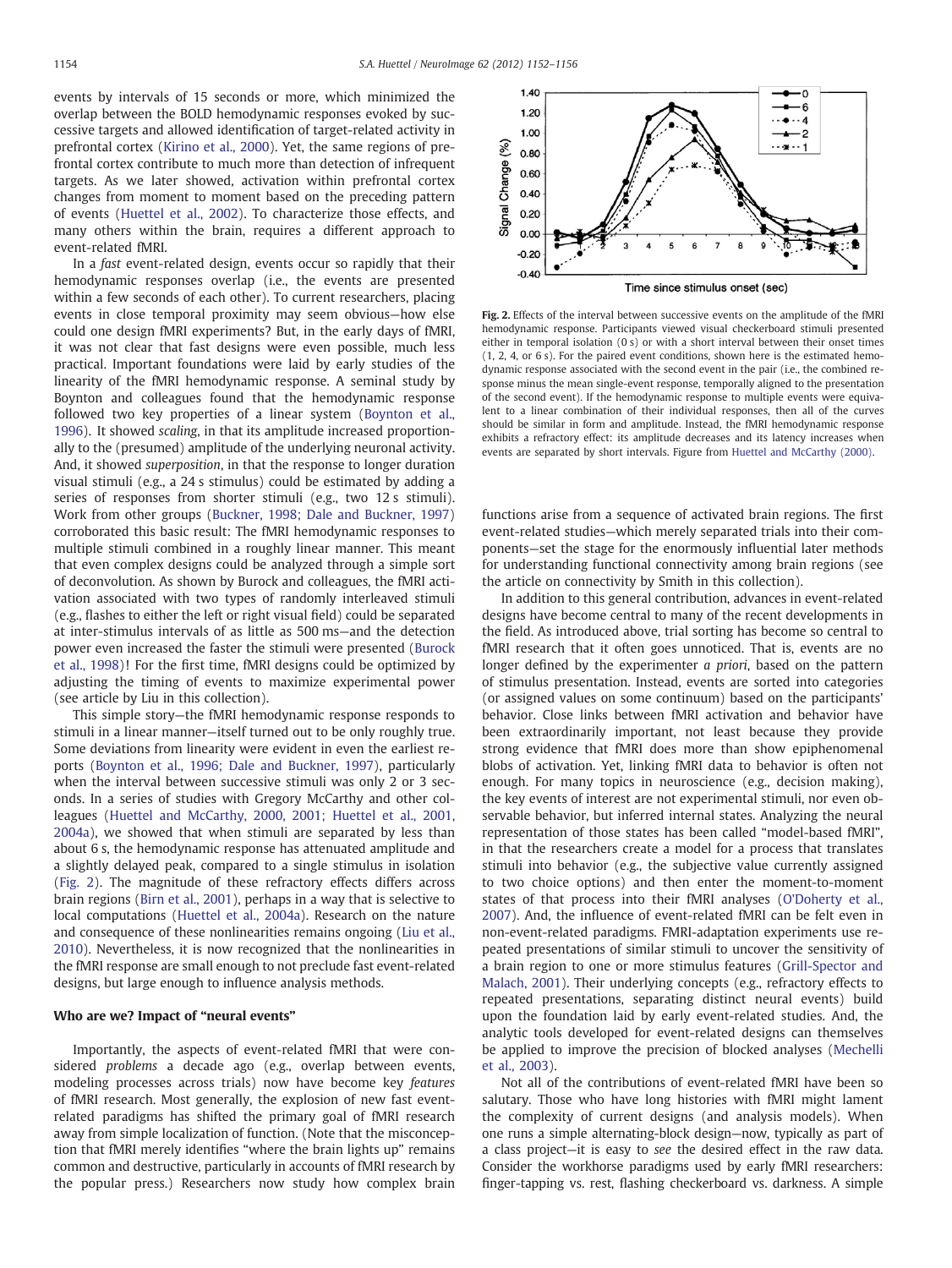<span id="page-3-0"></span>blocked design might evoke 2-5% signal change within voxels in the primary motor or visual cortex; looking at the timecourses of such effects, one only needs the "interocular trauma test" for significance. Given the complexity of many paradigms, it is now common to display estimated model functions instead of raw data. In the best cases, this provides a principled method for extracting and displaying the brain changes caused by one part of a complex experiment; in the worst cases, it can hide meaningful effects behind an imperfect model.

In summary, event-related approaches have had paradoxical effects on fMRI. They have empowered fMRI researchers to investigate new topics, both within cognitive psychology and throughout other disciplines. Yet, they have also embedded fMRI analyses within layers of abstraction—pulling those same researchers ever farther away from their data. They allow consideration of subtle and transient effects of experimental manipulations, even if those manipulations only evoke changes in the BOLD signal of less than a tenth of a percent. (Consider that such effect sizes are almost two orders of magnitude smaller than those from the very first fMRI studies!) And, they have catalyzed fMRI research on evocative interactions among brain regions—functional connectivity, causality, and adaptation—all of which are difficult to visualize except as simple spots on the brain.

#### Where are we going? Future directions

In the near future, "event-related fMRI" will largely disappear. What was once the hallmark of cutting edge fMRI research will be relegated to a historical curiosity. To be clear, I am not predicting that researchers will abandon rapid, multi-stage designs and return to the simple blocked paradigms of the 1990s. On the contrary, the complexity of fMRI experiments will only continue to increase. I am instead predicting that the very concept of "event-related" will become so central to fMRI that it will no longer carry meaning.

Evidence for this assertion can be gleaned from the ways fMRI researchers describe their experiments (Fig. 3). From 1999 until 2008 there was continual year-to-year growth both in the number of studies conducted using fMRI and in the number of studies using eventrelated designs. In 2008, approximately 1860 articles used the term "fMRI" (or a variant) in their abstracts—and approximately 430 of those articles reported using "event-related" methods. Since that



Fig. 3. Changes over time in the use of "event-related" in fMRI abstracts. For each year since 1999, two literature searches were conducted using PubMed: the total number of abstracts containing the terms "fMRI", "functional MRI", or "functional magnetic resonance" (y-axis), and the number of abstracts within that set that also included the term "event related" (x-axis). The number of research articles that describe fMRI research has increased every year since 1999, with a mean year-over-year increase of about 20%. In contrast, the number of those abstracts that also label their research as "event-related" has actually declined over the past 5 years. This reflects the ubiquity of event-related designs, which are now sufficiently well accepted that they less likely to be noted within research abstracts.

time, however, there have been dramatic year to year increases in the overall number of fMRI studies, but an actual decline in the number of abstracts including the phrase "event related". This change is becoming even starker with each passing year. At the time of this literature search (in July 2011), only about 14% of the current year's fMRI abstracts use the term "event related"—compared to 25–30% throughout most of the 2000s. As event-related designs became ubiquitous, they also became unremarkable, at least in abstracts of fMRI research.

Consider also how fMRI methods are taught to those new to the field. In the first edition of our fMRI textbook ([Huettel et al.,](#page-4-0) [2004b](#page-4-0)), we devoted a number of pages to comparing blocked and event-related designs—as in the section titled "Advantages and Disadvantages of Event-Related Designs". By the second edition [\(Huettel et al., 2009\)](#page-4-0), the title of that section was two words shorter: "Advantages of Event-Related Designs". A particular point of emphasis was that manipulating the timing of events provides more flexible experimental designs and carries minimal costs. In fact, intercalated within that very section was a new box on efficient design of fMRI experiments, which described several approaches to optimizing event-related designs to maximize their power to detect and estimate changes in the BOLD signal. Blocked designs are still important for instruction, but primarily for engaging students with basic principles of design and analyses, before they turn to the more difficult concepts that guide current practice. With each new edition of this textbook, fMRI experimental design will become increasingly isomorphic with efficient implementation of event-related concepts.

Will the disappearance of "event-related fMRI" matter? What if the concepts it introduced—efficient design, trial sorting, and many others—become so intrinsic to fMRI practice that no formal distinction can be made between "fMRI" and "event-related" fMRI? My sense is that the field has progressed sufficiently that this term could vanish from the literature without anyone noticing. (By contrast, and with much irony, the term "blocked design" will likely be viable for much longer. It now describes a special case of fMRI experimentation that will remain important for experiments where maximal detection power is needed.) By the 40th year of fMRI, researchers will still be manipulating the timing of events, analyzing individual elements of complex trials, and evaluating the relative order of brain functions. But to them, those practices will just be "fMRI".

#### Acknowledgments

The author thanks Gregory McCarthy and Allen Song for many discussions about fMRI methods over the past 15 years, and David Smith for comments on this manuscript. Support is provided by the National Institutes of Health (NINDS P01-41328, NIMH RC1-88680) and by an Incubator Award from the Duke Institute for Brain Sciences.

#### References

Bandettini, P.A., Wong, E.C., Hinks, R.S., Tikofsky, R.S., Hyde, J.S., 1992. Time course Epi of human brain-function during task activation. Magn. Reson. Med. 25, 390–397.

- Birn, R.M., Saad, Z.S., Bandettini, P.A., 2001. Spatial heterogeneity of the nonlinear dynamics in the FMRI BOLD response. NeuroImage 14, 817–826.
- Blamire, A.M., Ogawa, S., Ugurbil, K., Rothman, D., McCarthy, G., Ellerman, J.M., Hyder, F., Rattner, Z., Shulman, R.G., 1992. Dynamic mapping of the human visual cortex by high-speed magnetic resonance imaging. Proc. Natl. Acad. Sci. 89, 11069–11073.
- Boynton, G.M., Engel, S.A., Glover, G.H., Heeger, D.J., 1996. Linear systems analysis of functional magnetic resonance imaging in human V1. J. Neurosci. 16, 4207–4221.
- Brewer, J.B., Zhao, Z., Desmond, J.E., Glover, G.H., Gabrieli, J.D., 1998. Making memories: brain activity that predicts how well visual experience will be remembered. Science 281, 1185–1187.
- Buckner, R.L., 1998. Event-related fMRI and the hemodynamic response. Hum. Brain Mapp. 6, 373–377.
- Burock, M.A., Buckner, R.L., Woldorff, M.G., Rosen, B.R., Dale, A.M., 1998. Randomized event-related experimental designs allow for extremely rapid presentation rates using functional MRI. Neuroreport 9, 3735–3739.